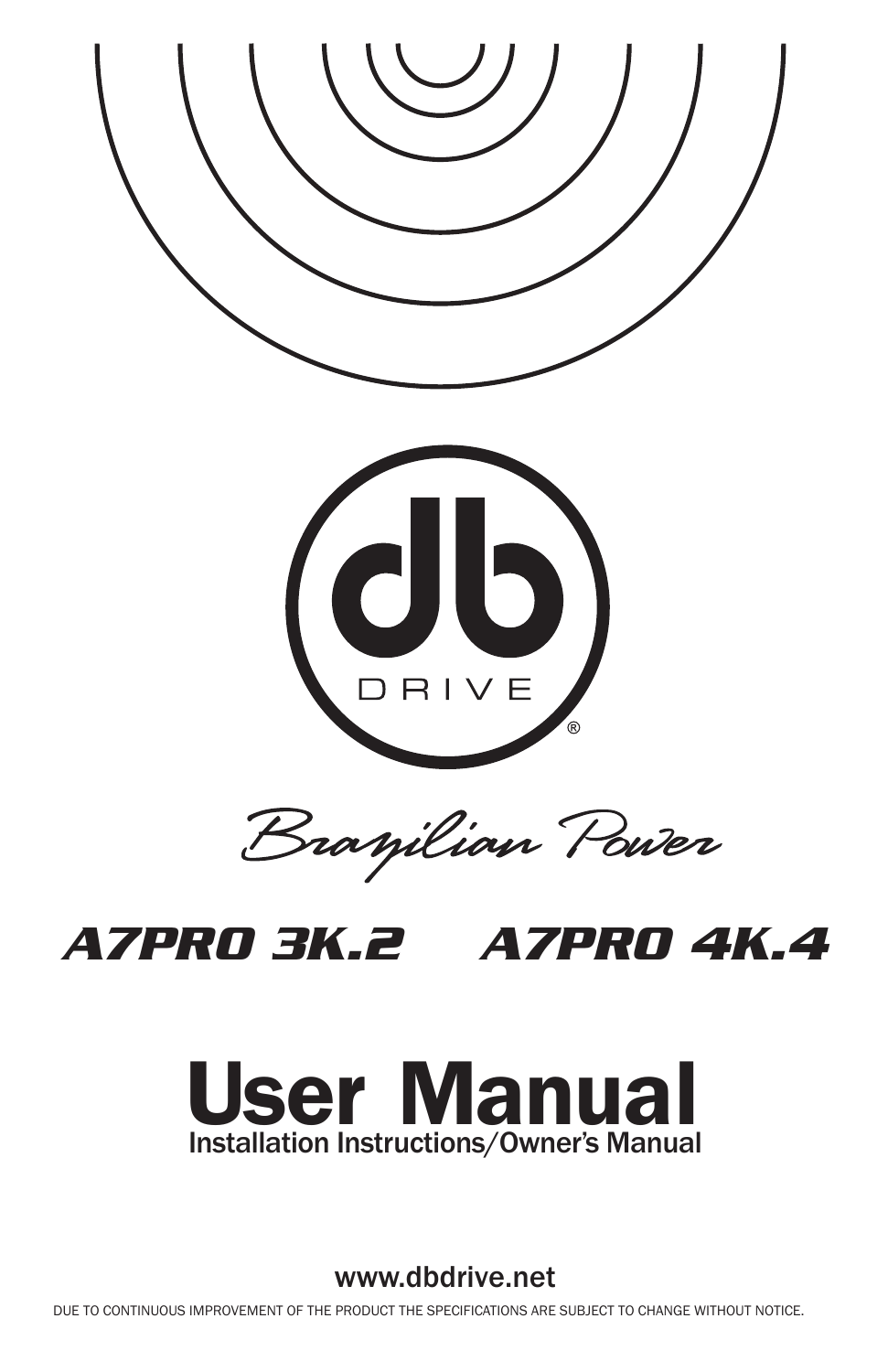Branilian Power

## 1. AMPLIFIERS' SPECIFICATION

## 1-1. AMPLIFIER

| Load<br>4ohm<br>2ohm<br>1ohm                                                                                                                                                                                                                                  | Voltage & THD<br>14.4 volts & 1%<br>14.4 volts & 1%<br>14.4 volts & 1% | A7 PRO3K.2<br>2 x 525 Watts<br>2 x 1050 Watts<br>2 x 1500 Watts                                                                                                     | <b>A7 PRO4K.4</b><br>4 x 250 Watts<br>4 x 500 Watts<br>4 x 1000 Watts |                                                                                                                                                                     |
|---------------------------------------------------------------------------------------------------------------------------------------------------------------------------------------------------------------------------------------------------------------|------------------------------------------------------------------------|---------------------------------------------------------------------------------------------------------------------------------------------------------------------|-----------------------------------------------------------------------|---------------------------------------------------------------------------------------------------------------------------------------------------------------------|
| 4ohm<br>2ohm                                                                                                                                                                                                                                                  | (Bridged)<br>(Bridged)                                                 | 1 x 2200 Watts<br>1 x 3000 Watts                                                                                                                                    | 2 x 2000 Watts<br>N/A                                                 |                                                                                                                                                                     |
| 1ohm                                                                                                                                                                                                                                                          | (Bridged)                                                              | N/A                                                                                                                                                                 | N/A                                                                   |                                                                                                                                                                     |
| <b>Working Voltage</b>                                                                                                                                                                                                                                        |                                                                        | $10 \sim 16$ Volts                                                                                                                                                  |                                                                       |                                                                                                                                                                     |
| <b>Frequency Response</b><br>Signal to Noise Ratio<br>Damping Factor<br>Low Level Input<br>High Pass Filter Variable<br>Low Pass Filter Variable<br>Bass Boost @ 45Hz Variable<br>Remote Level Control<br><b>RCA line Output</b><br>Minimum working impedance |                                                                        | A7 PR03K.2<br>$20$ Hz ~ $25$ KHz<br>< 95dB<br>$100$ dB<<br>$6V \sim 0.2V$<br>$20$ Hz ~ $8$ KHz<br>$50$ Hz ~ $8$ KHz<br>$0 - 18$ dB<br>Yes<br>Yes<br>1 ohm In Stereo |                                                                       | A7 PRO4K.4<br>$20$ Hz ~ $25$ KHz<br>< 95dB<br>$100$ dB <<br>$6V \sim 0.2V$<br>$35Hz \sim 10KHz$<br>$50$ Hz ~ $8$ KHz<br>N/A<br>N/A<br><b>Yes</b><br>1 ohm In Stereo |

## 2. AMPLIFIER'S CONTROL & CONNECTION.



POWER & PROTECTION INDICATOR

Power LED - Green-lit shows normal operation. Protect LED - RED-lit shows general malfunction, faulty connection or thermal protection.

#### INPUT

Connect RCA output cables from the headunit to OKUR Competition amplifiers' RCA Input

#### **OUTPUT**

Is used when connecting multiple amplifiers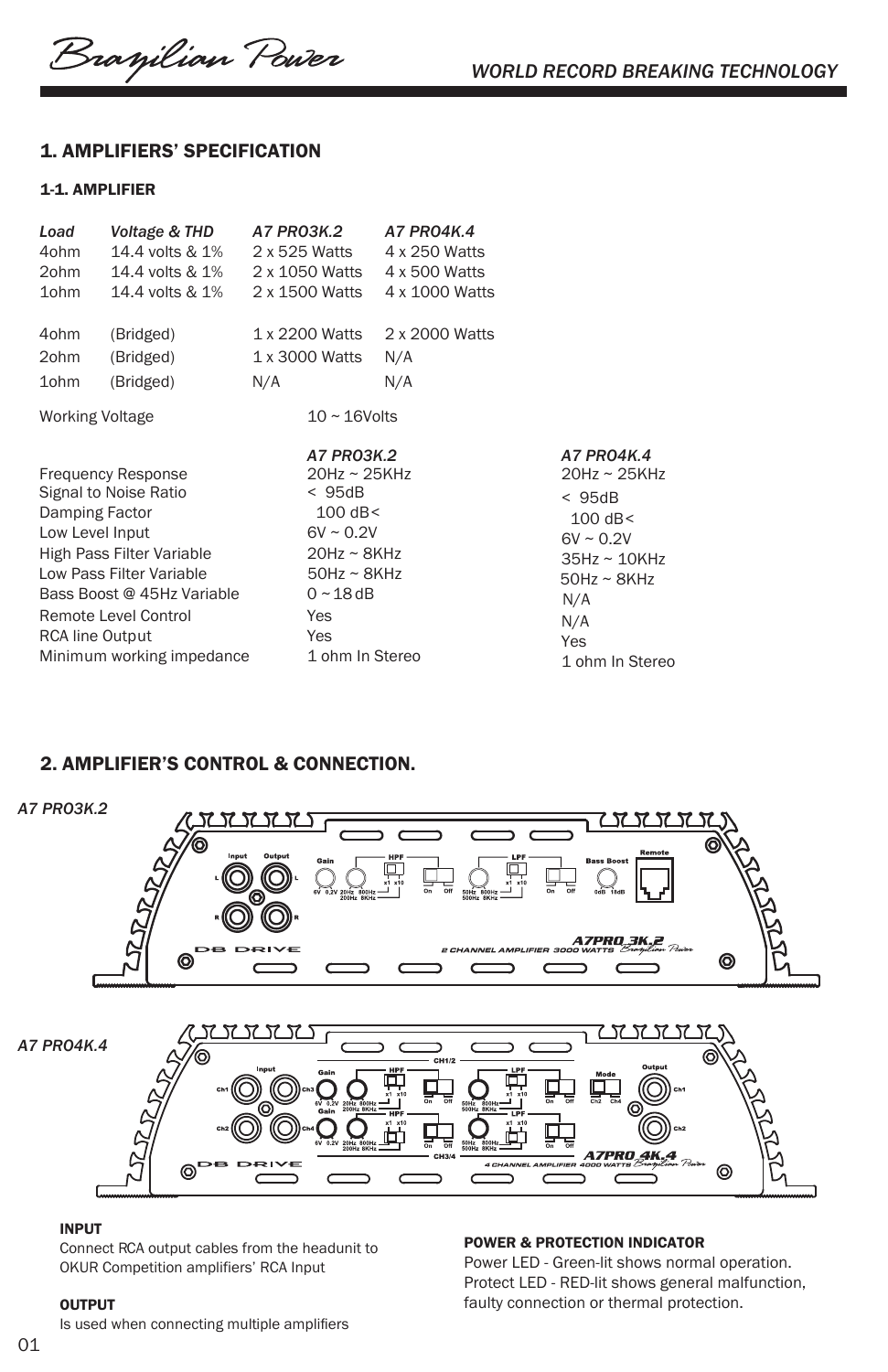

#### $GAIN (6V ~ 0.2V)$

Matching the output voltage of the headunit's RCA line-outs to OKUR amplifiers' input section.

#### BASS BOOST (A7PRO3K.2)

It boosts the bass 0 ~ 18dB

REMOTE LEVEL CONTROL PORT (A7PRO3K.2) This port is for connecting remote gain level control

High PASS FILTER Controls the High pass Crossover point for the speaker outputs.

#### LOW PASS FILTER

Controls the low pass Crossover point for the speaker outputs.

#### +12V (POWER CONNECTION)

This must be connected to the fuse positive terminal (+12V) of the battery. Recommenede wire is 4 gauge or thicker Check the battery voltage.

#### GND ( GROUND CONNECTION )

It is connected to the Negative or ground cables of the vehicle. Recommenede wire is 4 gauge or thicker

#### REM (REMOTE)

It is connected to switched +12V with a trigger cable coming from the head unit.

#### SPEAKER OUTPUTS

It connects amplifier's terminal to subwoofer speakers. Minimum speaker wire is 12 gauge.

## 3. INSTALLATION

In case you install the amplifier by yourself, please read owner's manual very carefully before your installation Please take all steps into consideration or, you can have DB Drive or DB Research's authorized dealer to check installation and set your car audio systems.

#### 3-1. MOUNTING PREPARATION

Disconnect the negative ( - ) battery cable before mounting your amplifier or making any connections. Check the battery and alternator ground ( - ) connections. Make sure they are properly connected and free of corrosion before selecting a mounting location. Please take some concerns into consideration with cooling efficiency and safety.

## 3-2. MOUNTING PREPARATION

The A7PRO amplifiers use a specially designed heat radiation heatsink to avoid excessive heat from circuitry. But for better heat dissipation, it is good to find the mounting location where you can install vertically with the heatsink fins and better air flow around heatsink.

For the safety, You have to find a dry and well ventilated location and make sure any cables and drilling car equipment are not interfere with mounting location. Be sure the mounting location and drilling of pilot cables will not present a harzard to any cables, control cables, fuel lines, fuel tanks, hydraulic lines or other vehicle systems or components.

## 3-3. +12V, GND, REM CONNECTION.

#### 12V ( POWER CONNECTION )

Before mounting amplifier, disconnect the negative ( - ) wire from battery to protect any accidential damage to amplifier and audio system. A7PRO3K.2 use minimum 4 gauge cables.

 Connect the power cables to power terminal labeled as +12V. A7PRO Amplifiers are not internally fused and require external fusing.

In order to install external fuses, connect one end of fuse holder to the power cable and the other end of fuse holder to positive battery within 18in of the same cable gauge. This fuse location will protect the system and the vehicle against the possibility of a short circuit in the power cable.

Be sure to use fuses and fuse holders adequate for the current draw application.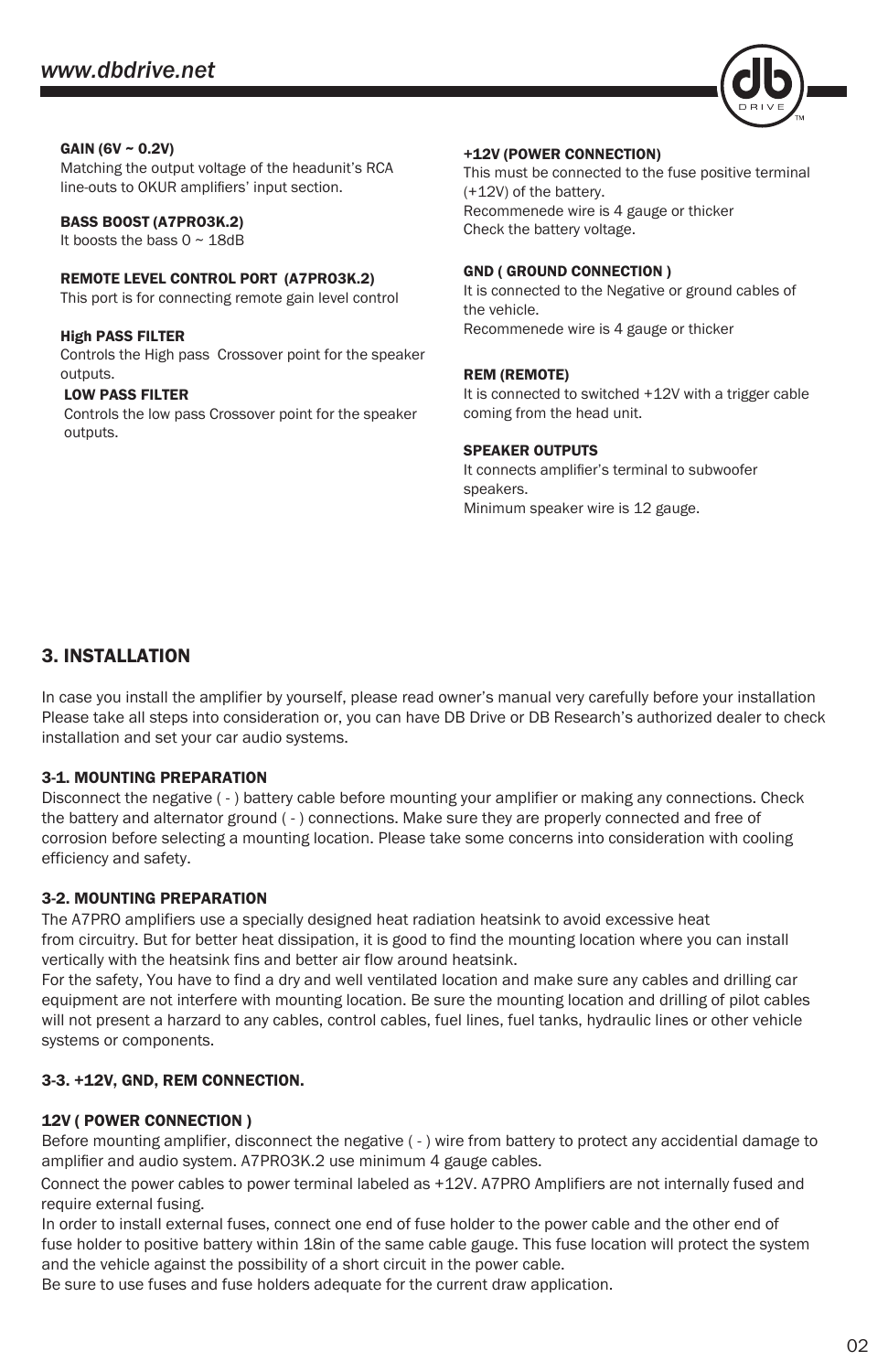Branjilian Power



#### GAIN (6V ~ 0.2V)

Matching the output voltage of the headunit's RCA line-outs to OKUR amplifiers' input section.

#### BASS BOOST (A7PRO3K.2)

It boosts the bass 0 ~ 18dB

## REMOTE LEVEL CONTROL PORT (A7PRO3K.2)

This port is for connecting remote gain level control

#### High PASS FILTER

Controls the High pass Crossover point for the speaker outputs.

#### LOW PASS FILTER

Controls the low pass Crossover point for the speaker outputs.

#### +12V (POWER CONNECTION)

This must be connected to the fuse positive terminal (+12V) of the battery. Recommenede wire is 4 gauge or thicker Check the battery voltage.

#### GND ( GROUND CONNECTION )

It is connected to the Negative or ground cables of the vehicle. Recommenede wire is 4 gauge or thicker

#### REM (REMOTE)

It is connected to switched +12V with a trigger cable coming from the head unit.

#### SPEAKER OUTPUTS

It connects amplifier's terminal to subwoofer speakers. Minimum speaker wire is 12 gauge.

## 3. INSTALLATION

In case you install the amplifier by yourself, please read owner's manual very carefully before your installation Please take all steps into consideration or, you can have DB Drive or DB Research's authorized dealer to check installation and set your car audio systems.

#### 3-1. MOUNTING PREPARATION

Disconnect the negative ( - ) battery cable before mounting your amplifier or making any connections. Check the battery and alternator ground ( - ) connections. Make sure they are properly connected and free of corrosion before selecting a mounting location. Please take some concerns into consideration with cooling efficiency and safety.

#### 3-2. MOUNTING PREPARATION

The A7PRO amplifiers use a specially designed heat radiation heatsink to avoid excessive heat from circuitry. But for better heat dissipation, it is good to find the mounting location where you can install vertically with the heatsink fins and better air flow around heatsink.

For the safety, You have to find a dry and well ventilated location and make sure any cables and drilling car equipment are not interfere with mounting location. Be sure the mounting location and drilling of pilot cables will not present a harzard to any cables, control cables, fuel lines, fuel tanks, hydraulic lines or other vehicle systems or components.

#### 3-3. +12V, GND, REM CONNECTION.

#### 12V ( POWER CONNECTION )

Before mounting amplifier, disconnect the negative ( - ) wire from battery to protect any accidential damage to amplifier and audio system. A7PRO amplifiers require at least the use of 4 gauge wiring for all power connections. Connect the power cables to power terminal labeled as +12V. A7PRO Amplifiers are not internally fused and require external fusing.

In order to install external fuses, connect one end of fuse holder to the power cable and the other end of fuse holder to positive battery within 18in of the same cable gauge. This fuse location will protect the system and the vehicle against the possibility of a short circuit in the power cable.

Be sure to use fuses and fuse holders adequate for the current draw application.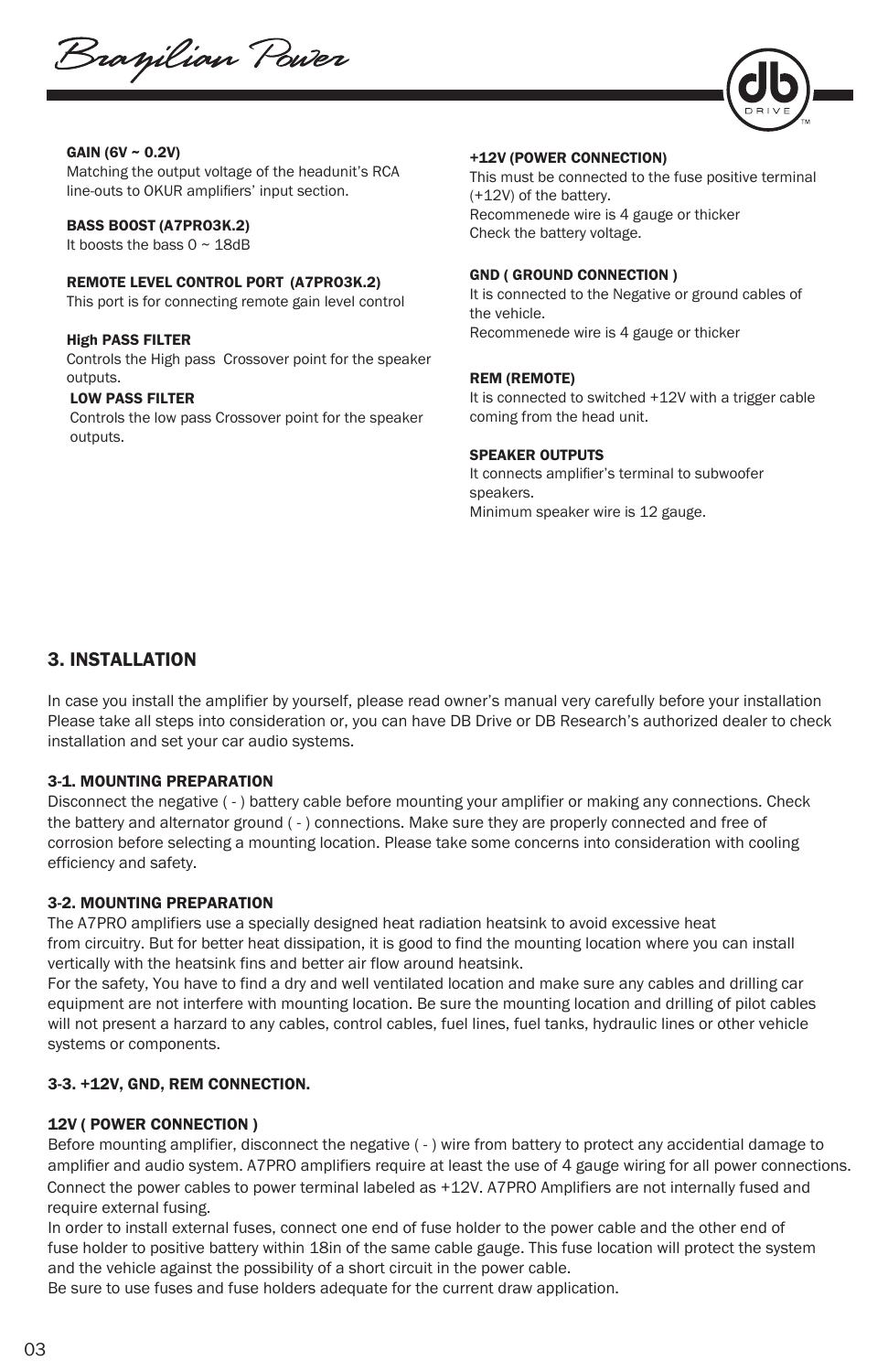

## GND ( GROUND CONNECTION )

Locate a secure grounding connection as close as possible. Make sure the location is clean and provides a direct electrical connection to the frame of the vehicle.

Connect one end of a short piece of the same gauge cable as the power cable to the grounding point. Run the one end of the cable to the grounding point. Run the other end of the cable to the mounting location. Connect the ground cable to the screw terminal labeled as GND.

### REM ( REMOTE CONNECTION )

Run a remote turn on cable from the headunit's remote swithed +12V output.

## AMPLIFIER +12V, GROUND, REMOTE CONNECTION DIAGRAM



## 3-4. SPEAKER CONNECTION

DB Drive recommends to use minimum 12 gauge speaker connecting cables. Run 12 gauge speaker connecting cables from your speakers to amplifier's mounting location.

Keep speaker cables away from the power cables and amplifier's input cables. Use grommets anywhere the cables have to pass through the holes in the metal frame or sheet metal. Connect to the speakers according to the type of terminals on each speaker. Strip 3/8" of insulation from the end of each cable and twist the cables strands together tightly. Make sure there are no stray strands that might touch other cables or terminals and cause a short circuit.

Crimp spade lugs over the cable ends or tin the ends with solder to provide a secure termination. Connect the cable ends to amplifier as speaker system diagram.

## AMPLIFIERS' SPEAKER CONNECTION



\*1 Ohm Minimum in Stereo \*2 Ohm Minimum Bridged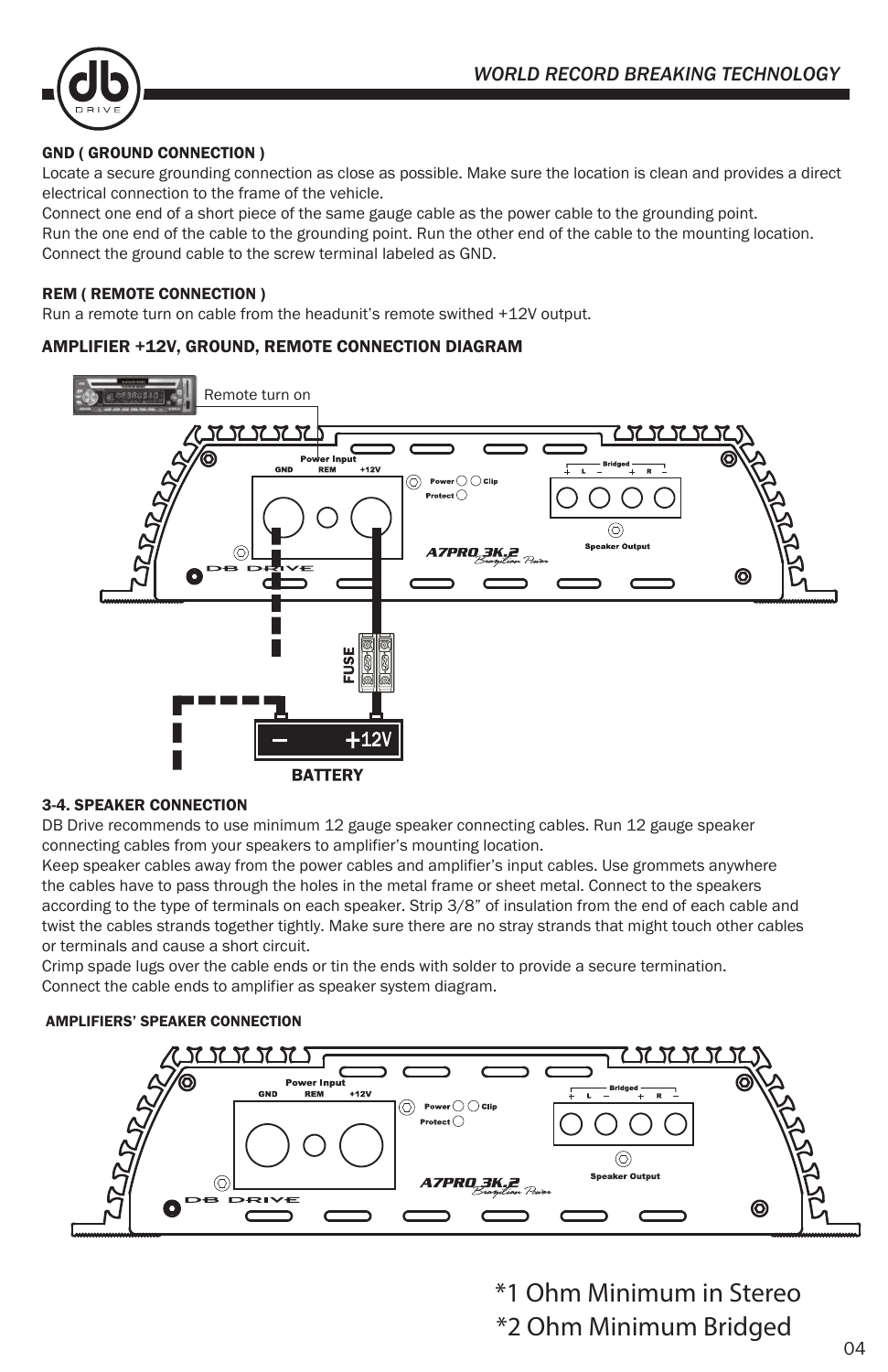Branjilian Power

#### A7 PRO4K.4 AMPLIFIER SPEAKER CONNECTION DIAGRAM 2



## NO SOUND ( NO OUTPUT )

- 1) Please check all connections, cables' routing, short and voltage at amplifier and headunit.
- 2) Please check built-in or external fuses, If it is brown, please repalce with new one.
- 3) Please check whether speakers work well, you can test speakers by connecting to another amplifiers.

#### **PROTECTION**

- 1) Please check overload, overheat ( thermal ) , short, voltage and DC offset.
- 2) Minimum working impedance for 1 ohm
- 3) If the amplifier is shut down due to overheat, Reset by turning off the remote input and allowing time to cool down.

Please make sure there are no airflow obstructions around amplifier to prevent thermal protection.

## WHINING NOISE

1) Engine noise is caused by poor grounding of amplifier, headunit, other components, battery or alternator, so please check all grounding connections.